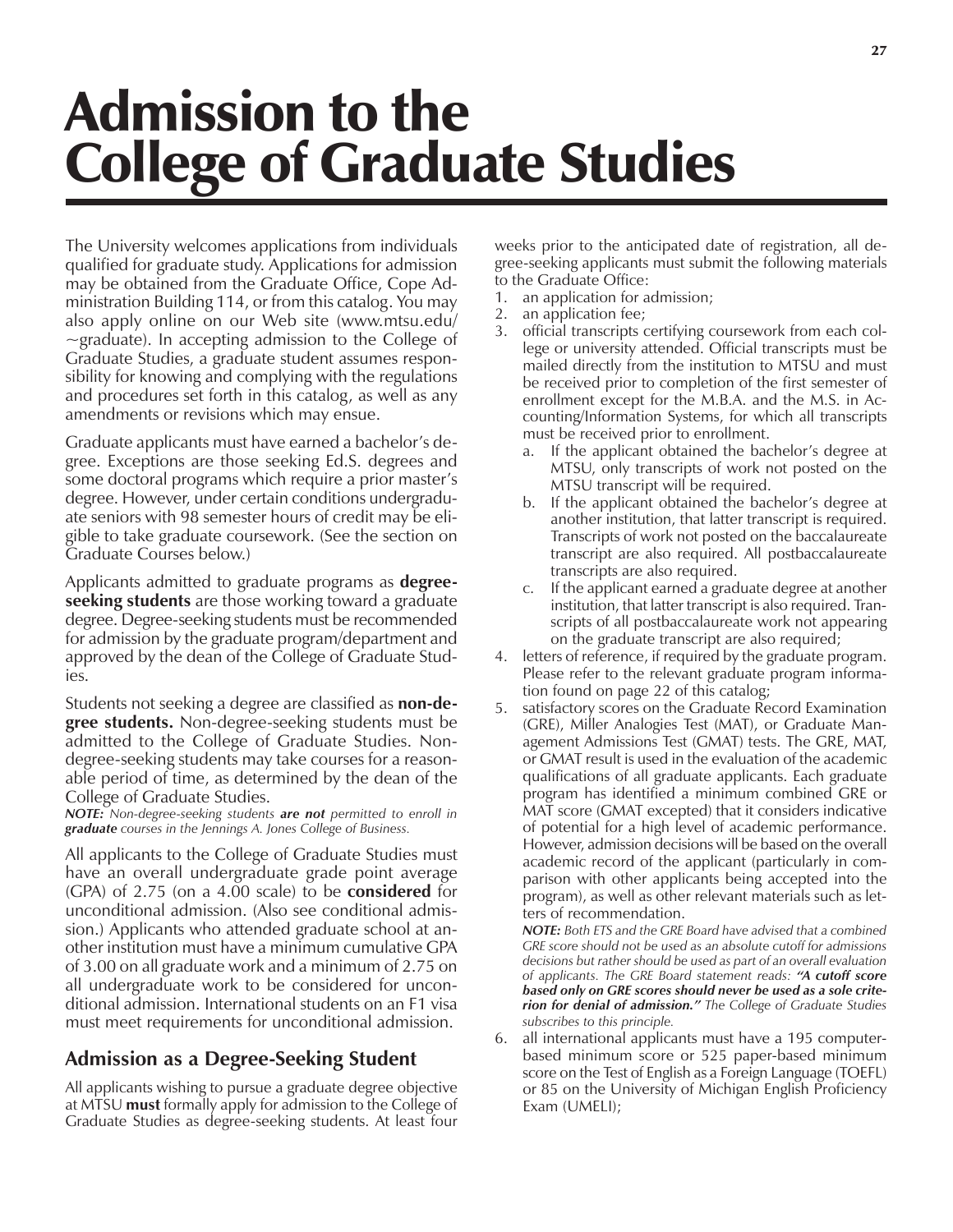7. international applicants on F and J visas must provide verification of financial support prior to admission as required by the United States Immigration and Naturalization Service. Further information may be obtained from the International Programs and Services Office.

Each graduate program may have additional requirements including application deadlines. Applicants should refer to page 22 of this catalog, peruse the graduate program description in this catalog, and/or contact the graduate advisor in the relevant department for specific requirements.

An applicant not meeting University or program requirements for admission as a degree-seeking student may appeal to the individual department for special consideration. If recommended for admission by the department, the dean of the College of Graduate Studies has final approval or denial authority.

#### **Admission as a Non-Degree Student**

Admission to some graduate courses is made available to qualified applicants who wish to enhance their postbaccalaureate education, yet who do not seek a graduate degree. Applicants wishing to be admitted as non-degree graduate students must:

- 1. complete an application for graduate admission;
- 2. pay an application fee;
- 3. submit an official transcript certifying receipt of the bachelor's or postbaccalaureate degree.

International students on an F1 visa may not be admitted to graduate study as non-degree students.

Not all courses offered at the University are available for nondegree students. Information concerning eligibility for specific graduate courses may be obtained from individual departments.

*NOTE: Non-degree-seeking students are not permitted to enroll in graduate courses in the Jennings A. Jones College of Business.*

Non-degree-seeking students who wish to change to degreeseeking status must meet Graduate Studies' admission requirements and specific graduate program admission requirements to be eligible for **consideration.**

If transfer to degree-seeking status is approved, appropriate semester hours earned while a non-degree student may be applied toward a degree program if approved by the graduate advisor and the dean of the College of Graduate Studies.

# **Conditional Admission**

Occasionally degree-seeking applicants may not meet all the requirements necessary to be recommended for unconditional admission. For example, they may have low undergraduate GPAs, lack some prerequisite courses, have low test scores, etc. However, the overall application materials may suggest there is substantial potential for academic success, thus making outright denial counterproductive. In these cases, **temporary** conditional admission into a graduate program may be granted by the dean of the College of Graduate Studies

upon the recommendation of the graduate advisor. Continuation in the program as a degree-seeking student is contingent upon fulfilling specific requirements stipulated in the conditional admission letter. In order for a student to continue in the program, the written conditions must be completed within one year after matriculation. A registration hold will be placed on the student for the applicable term to ensure that the stated conditions are fully met.

## **Admission of MTSU Faculty Members and/or Administrators**

Members of the faculty and/or administration of MTSU are eligible for admission to the College of Graduate Studies just as any other applicant. They may not take over 6 semester hours of coursework during any semester. Faculty at the rank of assistant professor or higher or administrators of equivalent ranks may not be admitted to the doctoral program. If instructors who are in the doctoral program are appointed to assistant professor rank, they must discontinue the doctoral program.

## **Graduate Courses**

Ordinarily only graduate students should register for courses numbered 5000 or above. However, any MTSU undergraduate student having completed 98 semester hours of undergraduate credit is eligible to take graduate courses. Students in Business Administration, Accounting, and Information Systems are not eligible.

Undergraduate students wishing to take graduate courses must obtain permission from the graduate program and the Office of Graduate Studies, CAB 114. Permission is not guaranteed. Not all graduate courses are offered to undergraduate students.

Students may not enroll in 7000-level courses in the Departments of Elementary and Special Education and Educational Leadership unless they are seeking an Education Specialist or doctoral degree. Non-degree-seeking students are not permitted to enroll in 7000-level courses.

## **Readmission (Reenrollment)**

The Graduate Office should be contacted for all matters concerning readmission, and applications may be obtained there. You may also reapply online on our Web site (www.mtsu.edu/  $\sim$ graduate). A readmission application is required from any student who missed one or more semesters, regardless of the reason for the "stop-out." (See glossary.)

For non-degree-seeking postbaccalaureate students, readmission is generally routine and is granted by the dean of the College of Graduate Studies, but it is not guaranteed.

For degree-seeking-students, readmission is not guaranteed. Each graduate program may have a specific readmission policy and should be contacted for information. Readmission requires the recommendation of the graduate program and